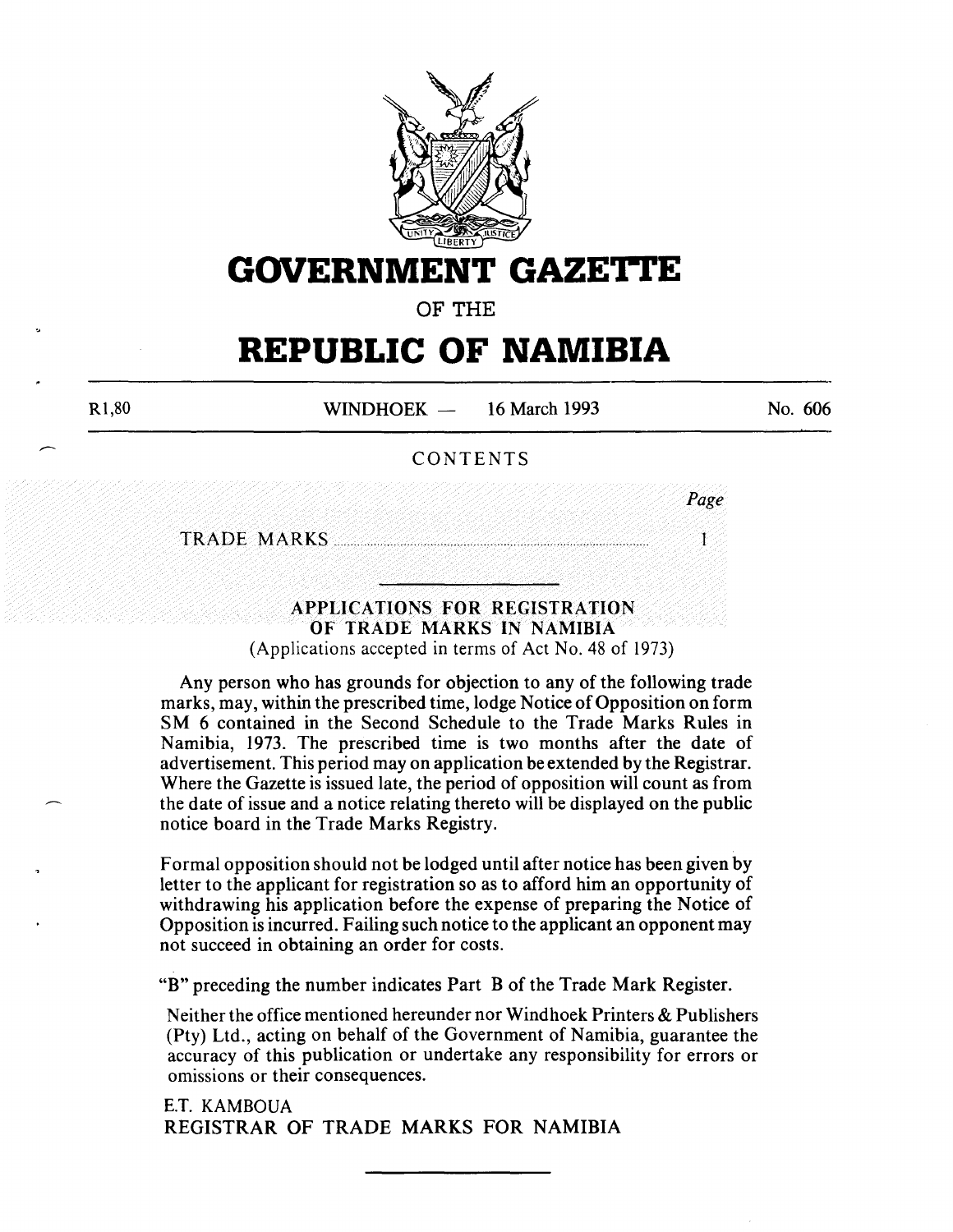90/049I in Class 5: Pharmaceutical and veterinary preparations and substances; in the name of IMPERIAL CHEMICAL INDUSTRIES PLC, a British company, Imperial Chemical House, Millbank, London SWIP 3JF, England. Address for Service: SPOOR AND FISHER, Standard Bank Chambers, Independence A venue, Windhoek.

FILED: 3 MAY 1990

HIBITANE

90/043I in Class 33: Wines, spirits and liquors; in the name of KO-OPERA-TIEVE WIJNBOUWERS VERENEGING VAN ZUID AFRIKA BE-PERK of La Concorde, Main Street, Paarl.

Address for Service: DYASON, c/o Engling, Stritter & Partners, 5th Floor, CDM Centre, Independence A venue, Biilow Street, Windhoek.

FILED: II APRIL I990

CATHEDRAL CELLARS

90/1213 in Class I9: Building materials; portable buildings; parts, components and accessories for use in the building industry; architectural glass; functional glass for buildings; glass for window panes; laminated and coated glass; safety glass; reinforced safety glass for window panes; glass for use in display; cabinets and shelving; glass tiles; glass substitutes and articles made therefrom; louvre windows; windows; doors; glass doors; bath and shower enclosures; domestic aluminium windows; curtain walls; window walls; shower cubicles; frames; partitions, racks, shelving, rails; in the name of INTERNATIONAL GLASS HOLDINGS LIMITED, a South African company of 20 Baker Street, Rosebank, Johannesburg, Republic of South Africa.

Address for Service: JOHN & KERNICK, P 0 Box 864, Windhoek.

FILED: 5 OCTOBER 1990

#### GLASS SUPPLY

Registration of this mark shall give no right to the exclusive use of the word GLASS separately and apart from the mark.

The applicant undertakes that the mark will not be used in respect of goods and/ or services other than those related to glass and/or the glass industry.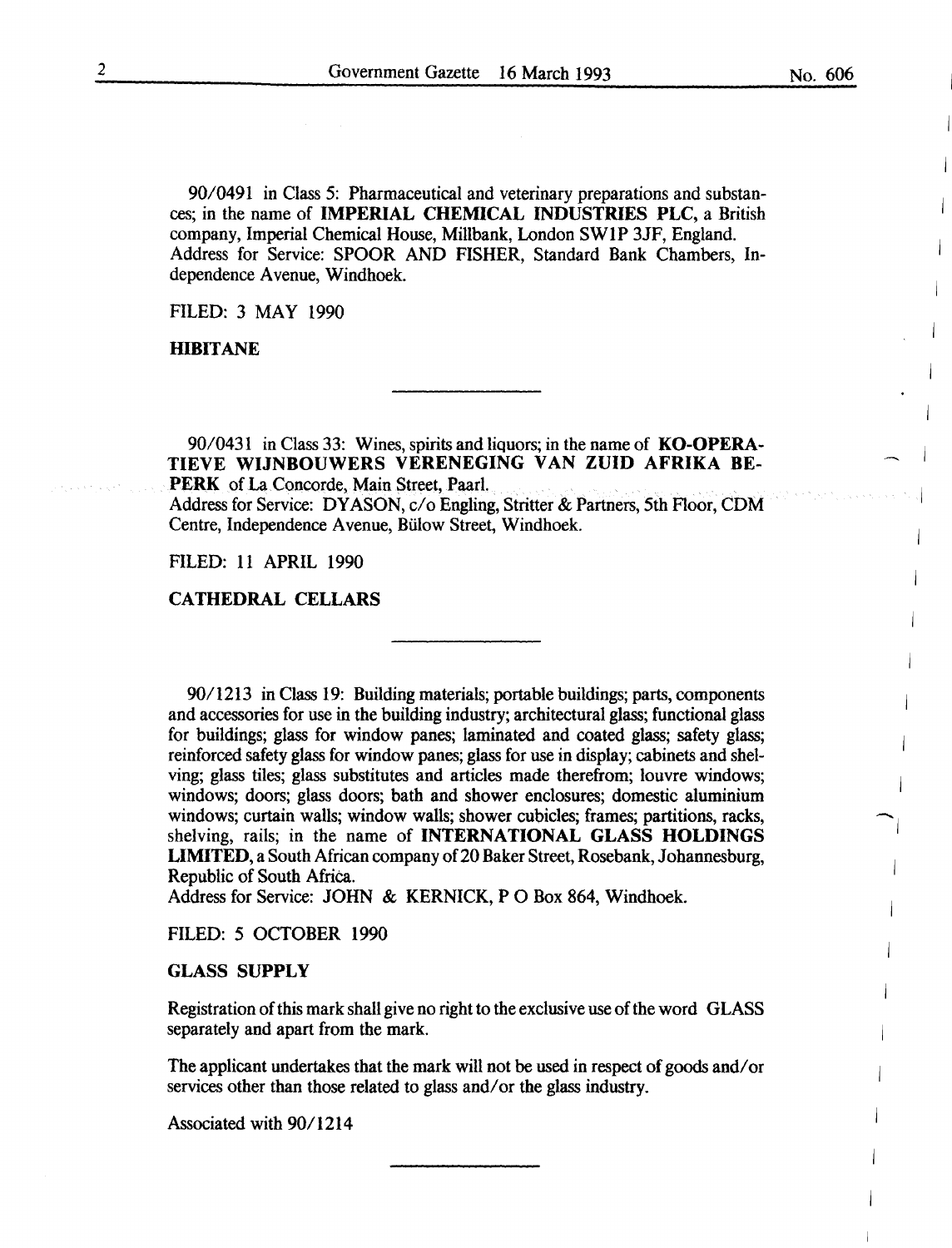90/1215 in Class 42: Services relating to wholesale, retail, promotion, distribution, selling including the latter services when connected with building materials, building supplies, glass, glazing, home improvement, interior decoration, shopfitting, shelving, design, layout, decor and merchandising services; demolition; import and export services; in the name of INTERNATIONAL GLASS HOLDINGS LIMITED, a South African company of 20 Baker Street, Rosebank, Johannesburg, Republic of South Africa.

Address for Service: JOHN & KERNICK, P O Box 864, Windhoek.

FILED: 5 OCTOBER 1990

## GLASS SUPPLY

Registration of this mark shall give no right to the exclusive use of the word GLASS separately and apart from the mark.

The applicant undertakes that the mark will not be used in respect of goods and/ or services other than those related to glass and/ or the glass industry.

Associated with 90/1213 //~/./ /

9011406 in Class 7: Machines and machine tools; motors (except for land vehicles); machine couplings and belting (except for land vehicles); agricultural implements; incubators for eggs; in the name of ITT FLYGT AB, a Swedish company of Lindas, Sweden.

Address for Service: SPOOR AND FISHER, Standard Bank Chambers, Indepence Avenue, Windhoek.



#### FILED: 30 OCTOBER 1990

Applicants admit that registration of this trade mark shall not debar others from the *bona fide* descriptive use in the ordinary course of trade of the word FLIGHT.

Associated with 90/1407

90/1407 in Class 9: Scientific, nautical, surveying, electric, photographic, cinematographic, optical, weighing, measuring, signalling, checking (supervision), life-saving and teaching apparatus and instruments; apparatus for recording, transmission or reproduction of sound or images; magnetic data carriers, recording discs; automatic vending machines and mechanisms for coin-operated apparatus; cash registers, calculating machines, data processing equipment and computers; fire-extinguishing apparatus; in the name of ITT FLYGT AB, a Swedish company of Lindas, Sweden.

 $\ell \times \ell$  :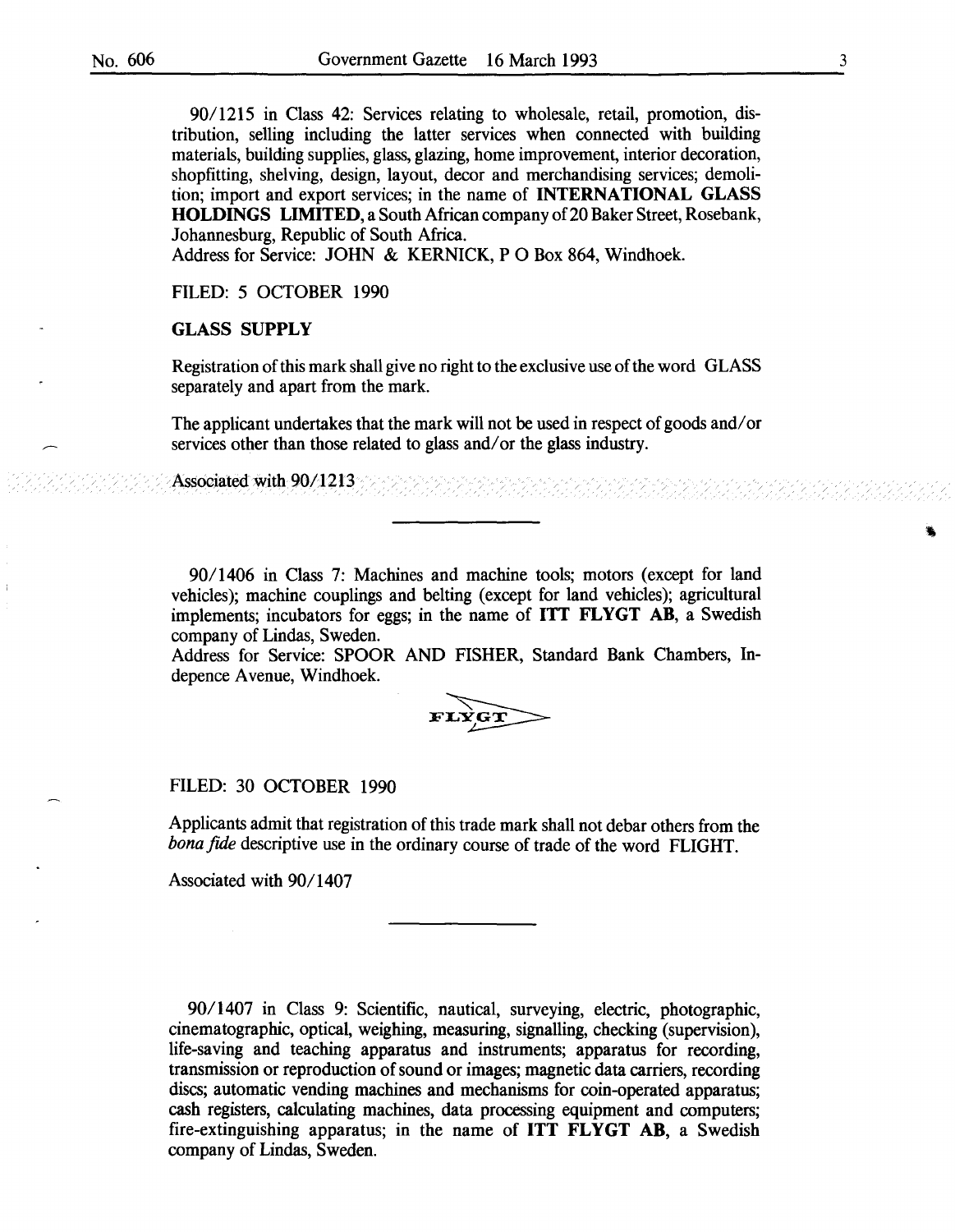

Address for Service: SPOOR AND FISHER, Standard Bank Chambers, Indepence Avenue, Windhoek.

FILED: 30 OCTOBER I990

Applicants admit that registration of this trade mark shall not debar others from the *bona fide* descriptive use in the ordinary course of trade of the word FLIGHT.

Associated with 90/1406

89/1513 in Class 11: Installations for lighting (including lamps) and their parts, accessories, components and fittings (including lamp shades); in the name of **WOOLWORTHS (PROPRIETARY) LIMITED** - a South African company — Merchants of Wooltru House, 93 Longmarket Street, Cape Town, Cape Province, Republic of South Africa.

Address for Service: ADAMS & ADAMS, 5th Floor, C.D.M. Centre, Independence Avenue/Billow Street, Windhoek.

FILED: Il OCTOBER I989

#### **WOOL WORmS**

Associated with 88/0271

90/0720 in Class 4: Industrial oils and greases; lubricants; fuels; non-chemical additives for fuels, lubricants and greases; metal working products having lubricating properties; in the name of **VEEDOL INTERNATIONAL LIMITED,** a Scottish company, of George House, 50 George Square, Glasgow, G2 IRR, Scotland.

FILED: 22 JUNE I990

#### **ULTISTAR**

By consent of Proprietor of Trade Mark Application No. 89/0358

90/072I in Class 9: Scientific, nautical, surveying and electrical apparatus and instruments (including wireless), photographic, cinematographic, optical, weighing, measuring, signalling, checking (supervision) life-saving and teaching apparatus and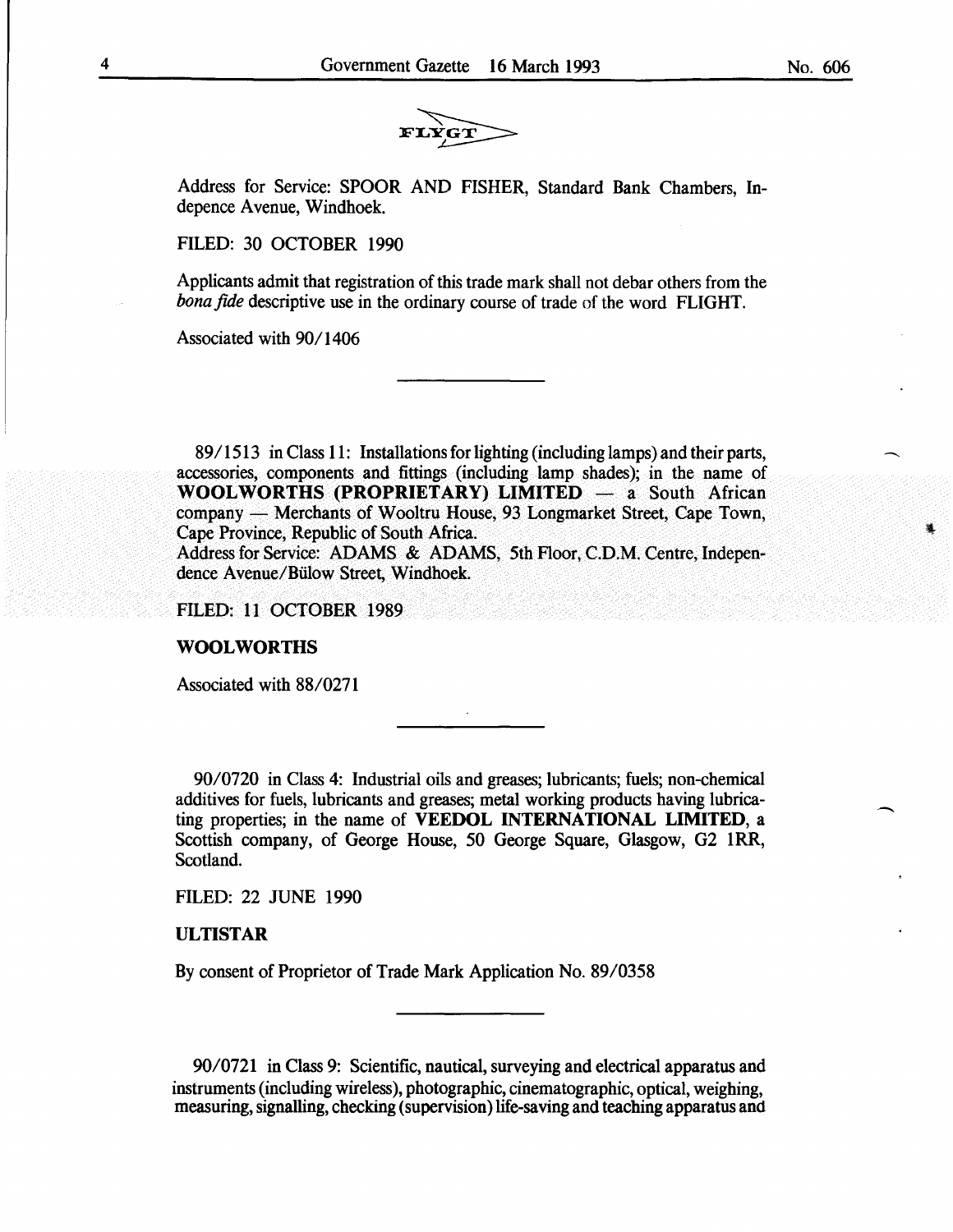instruments; coin or counter-freed apparatus, talking machines; cash registers; calculating machines; fire-extinguishing apparatus; in the name of NEDCOR BANK LIMITED of 100 Main Street, Johannesburg, Transvaal, Republic of South Africa.

Address for Service: ADAMS & ADAMS, Engling Stritter & Partners, CDM Centre, Independence A venue/Biilow Street, Windhoek.

FILED: 26 JUNE 1990

## **NEDBANK**

Registration of this trade mark shall give no right to the exclusive use of the word BANK, apart from the mark.

Associated with 88/1599

90/0722 in Class 9: Scientific, nautical, surveying and electrical apparatus and instruments (including wireless), photographic, cinematographic, optical, weighing, measuring, signalling, checking (supervision) life-saving and teaching apparatus and instruments; coin or counter-freed apparatus, talking machines; cash registers; calculating machines; fire-extinguishing apparatus; in the name of NEDCOR BANK LIMITED of 100 Main Street, Johannesburg, Transvaal, Republic of South Africa.

Address for Service: ADAMS & ADAMS, Engling Stritter & Partners, CDM Centre, Independence A venue/Biilow Street, Windhoek.



FILED: 26 JUNE 1990

Associated with 90/0723 and with 82/1063

90/0723 in Class 16: Paper and paper articles, cardboard and cardboard articles, printed matter, newspapers and periodicals, books; book-binding material; photographs; stationery, adhesive materials (stationery); artists' materials; paint brushes; typewriters and office requisites (other than furniture); instructional and teaching material (other than apparatus); playing cards; printers' type and cliches (stereo-type); in the name of NEDCOR BANK LIMITED of 100 Main Street, Johannesburg, Transvaal, Republic of South Africa.

Address for Service: ADAMS & ADAMS, Engling Stritter & Partners, CDM Centre, Independence A venue/Biilow Street, Windhoek.

FILED: 26 JUNE 1990

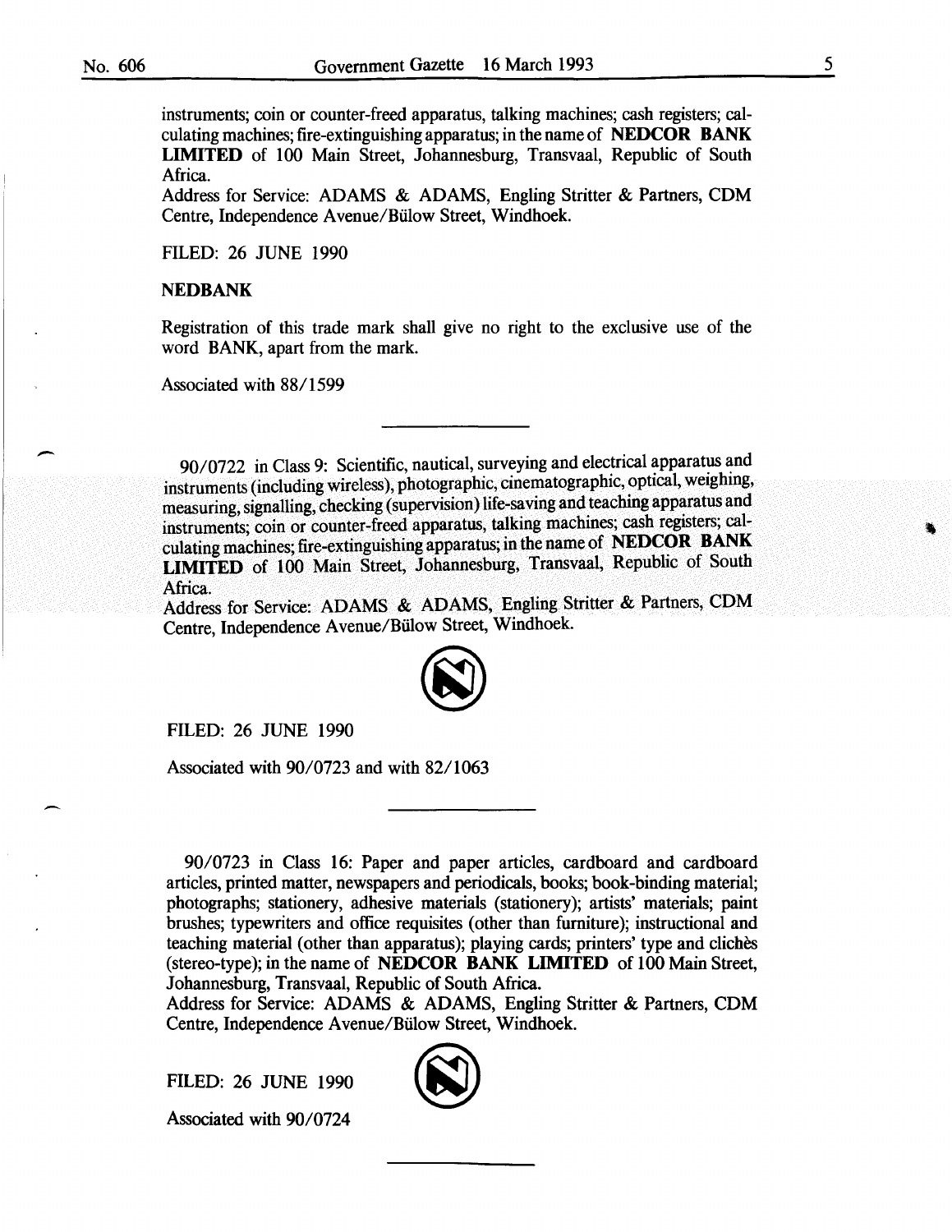90/0724 in Class 35: Advertising and business; in the name of **NEDCOR BANK LIMITED** of 100 Main Street, Johannesburg, Transvaal, Republic of South Africa.

Address for Service: ADAMS & ADAMS, Engling Stritter & Partners, COM Centre, Independence A venue/Biilow Street, Windhoek.

FILED: 26 JUNE 1990

Associated with 90/0725



90/0725 in Class 36: Insurance and financial; in the name of **NEDCOR BANK LIMITED** of 100 Main Street, Johannesburg, Transvaal, Republic of South Africa.

Address for Service: ADAMS & ADAMS, Engling Stritter & Partners, COM Centre, Independence A venue/Biilow Street, Windhoek.

FILED: 26 JUNE 1990

Associated with 90/0726



90/0726 in Class 39: Transportation and storage; in the name of **NEDCOR BANK LIMITED** of 100 Main Street, Johannesburg, Transvaal, Republic of South Africa.

Address for Service: ADAMS & ADAMS, 5th Floor, COM Centre, Independence A venue/Biilow Street, Windhoek.

FILED: 26 JUNE 1990

Associated with 90/0727



90/0727 in Class 41: Education and entertainment; in the name of **NED-COR BANK LIMITED** of 100 Main Street, Johannesburg, Transvaal, Republic of South Africa.

Address for Service: ADAMS & ADAMS, Engling Stritter & Partners, COM Centre, Independence Avenue/Biilow Street, Windhoek.

FILED: 26 JUNE 1990

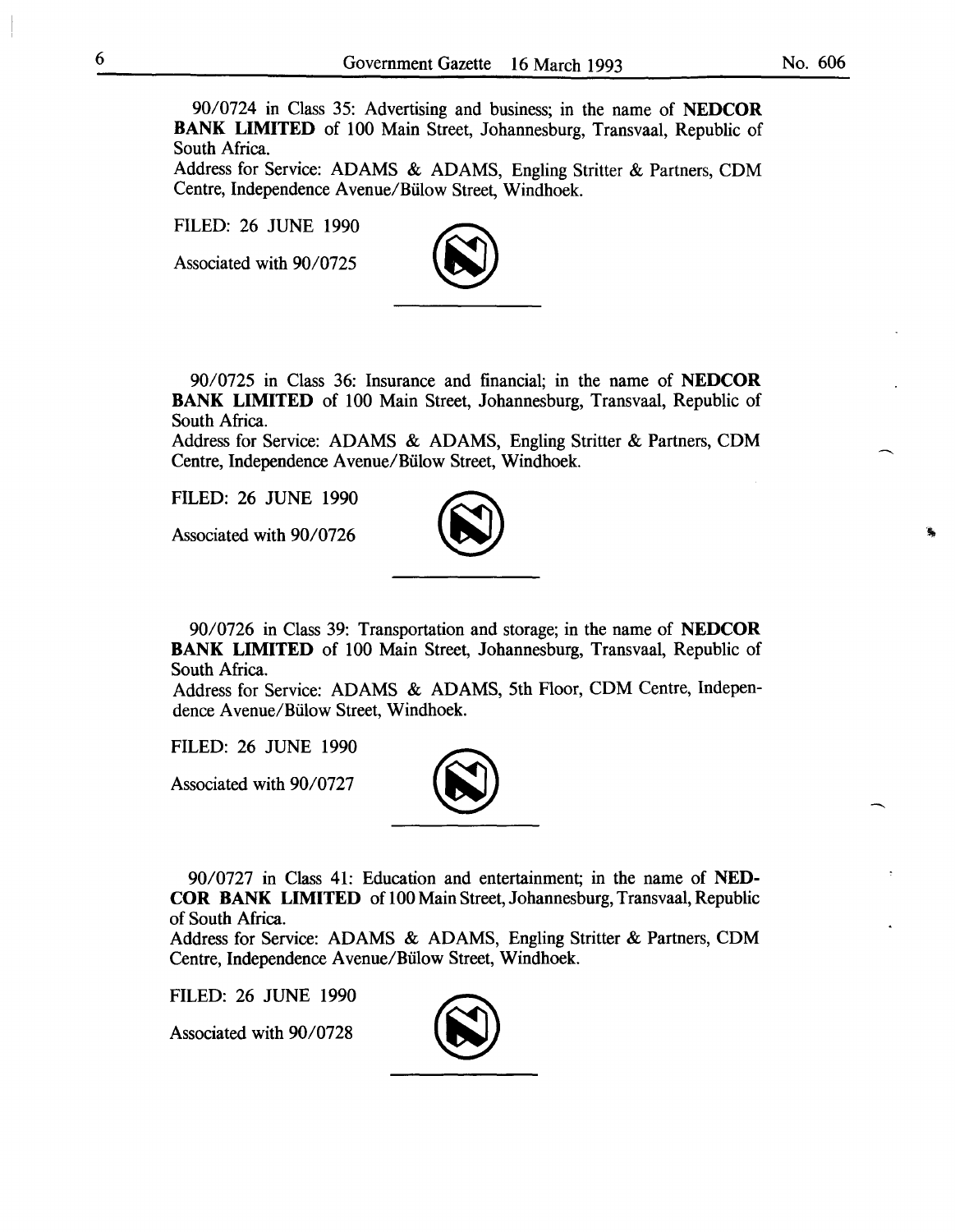90/0728 in Class 42: All services not included in other classes in the fields of economics, business finance and banking, including economic research, planning, advisory and counselling services; hotels, hotel management; tourists' hostels, accommodation bureaux and services; tourist and travel agents, all for reserving accommodation at hotels, boarding houses and the like; and all other services included in this class concerned with or relating to travel, vacationing, the tourist industry and leisure activities; in the name of NEDCOR BANK LIMITED of 100 Main Street, Johannesburg, Transvaal, Republic of South Africa. Address for Service: ADAMS & ADAMS, Engling Stritter & Partners, COM Centre, Independence A venue/Biilow Street, Windhoek.

FILED: 26 JUNE 1990

Associated with 90/0722



90/0729 in Class 9: Scientific, nautical, surveying and electrical apparatus and instruments (including wireless), photographic, cinematographic, optical, weighing, measuring, signalling, checking (supervision) life-saving and teaching apparatus and instruments; coin or counter-freed apparatus, talking machines; cash registers; calculating machines; fire-extinguishing apparatus; in the name of NEDCOR BANK LIMITED of 100 Main Street, Johannesburg, Transvaal, Republic of South Africa.

Address for Service: ADAMS & ADAMS, Engling Stritter & Partners, COM Centre, Independence A venue/Biilow Street, Windhoek.

FILED: 26 JUNE 1990



Registration of this trade mark shall give no right to the exclusive use of the word BANK, apart from the mark.

The mark is limited to the colours green  $\&$  gold as shown on the representation affixed to the form of application.

Associated with 90/0730, 90/0721 and 90/0728

Address for Service: ADAMS & ADAMS, Engling Stritter & Partners, COM Centre, Independence A venue/Biilow Street, Windhoek.



FILED: 26 JUNE 1990 (ND NEDBANK

<sup>90/0730</sup> in Class 16: Paper and paper articles, cardboard and cardboard articles; printed matter, newspapers and periodicals, books; book-binding materials; photographs; stationery, adhesive materials (stationery); artists' materials; paint brushes; typewriters and office requisites (other than furniture); instructional and teaching material (other than apparatus); playing cards; printers' type and cliches (stereo-type); in the name of NEDCOR BANK LIMITED of 100 Main Street, Johannesburg, Transvaal, Republic of South Africa.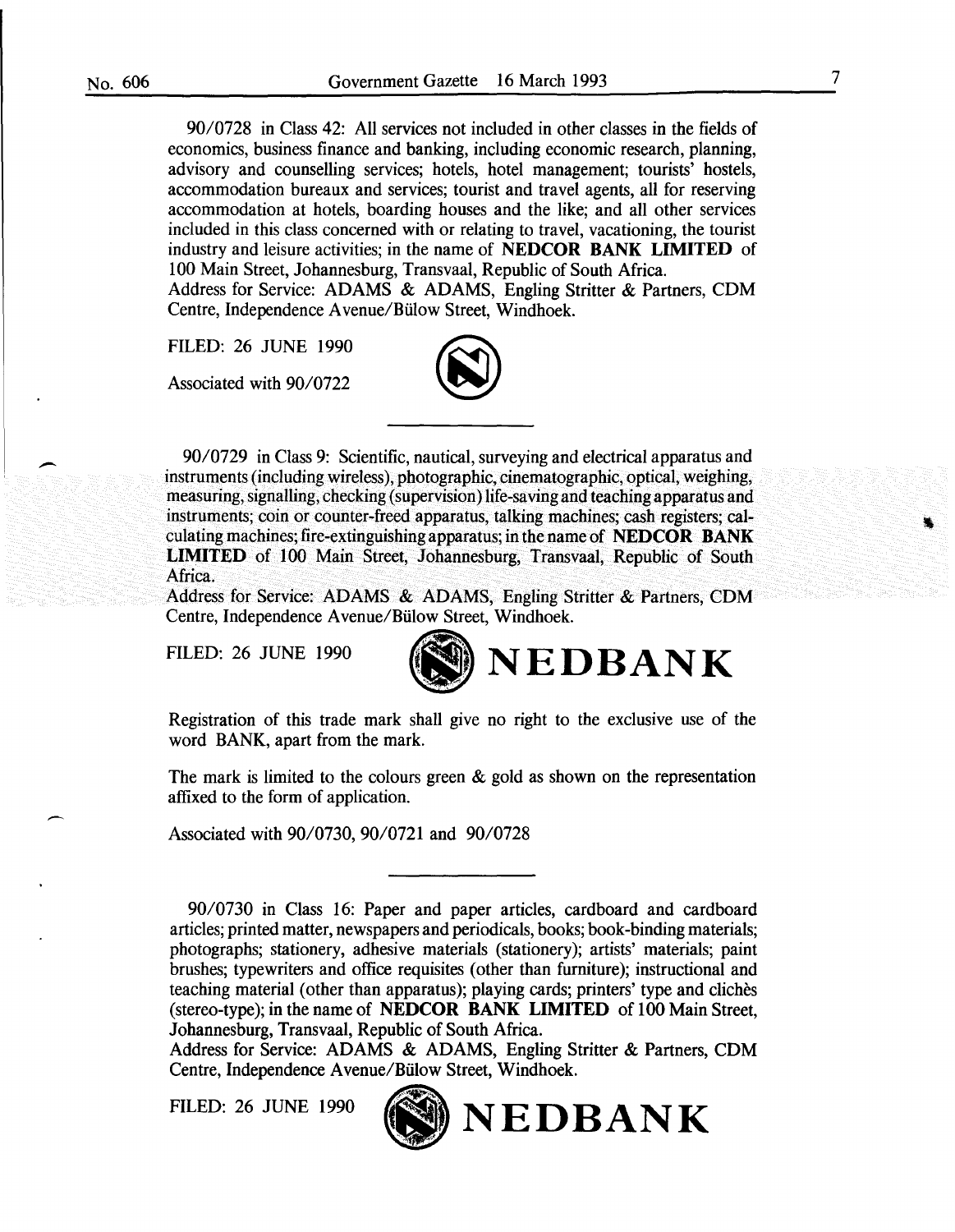Registration of this trade mark shall give no right to the exclusive use of the word BANK, apart from the mark.

The mark is limited to the colours green & gold as shown on the representation affixed to the form of application.

Associated with 90/0731

90/0731 in Class 35: Advertising and business; in the name of NEDCOR BANK LIMITED of 100 Main Street, Johannesburg, Transvaal, Republic of South Africa.

Address for Service: ADAMS & ADAMS, Engling Stritter & Partners, CDM Centre, Independence Avenue/Biilow Street, Windhoek.



Registration of this trade mark shall give no right to the exclusive use of the word BANK, apart from the mark.

The mark is limited to the colours green & gold as shown on the representation affixed to the form of application.

Associated with 90/0732

90/0732 in Class 36: Insurance and financial; in the name of NEDCOR BANK LIMITED of 100 Main Street, Johannesburg, Transvaal, Republic of South Africa.

Address for Service: ADAMS & ADAMS, Engling Stritter & Partners, CDM Centre, Independence A venue/Biilow Street, Windhoek.



Registration of this trade mark shall give no right to the exclusive use of the word BANK, apart from the mark.

The mark is limited to the colours green & gold as shown on the representation affixed to the form of application.

Associated with 90/0733

90/0733 in Class 39: Transportation and storage; in the name of NEDCOR BANK LIMITED of 100 Main Street, Johannesburg, Transvaal, Republic of South Africa.

Address for Service: ADAMS & ADAMS, Engling Stritter & Partners, CDM Centre, Independence Avenue/Biilow Street, Windhoek.

FILED: 26 JUNE 1990



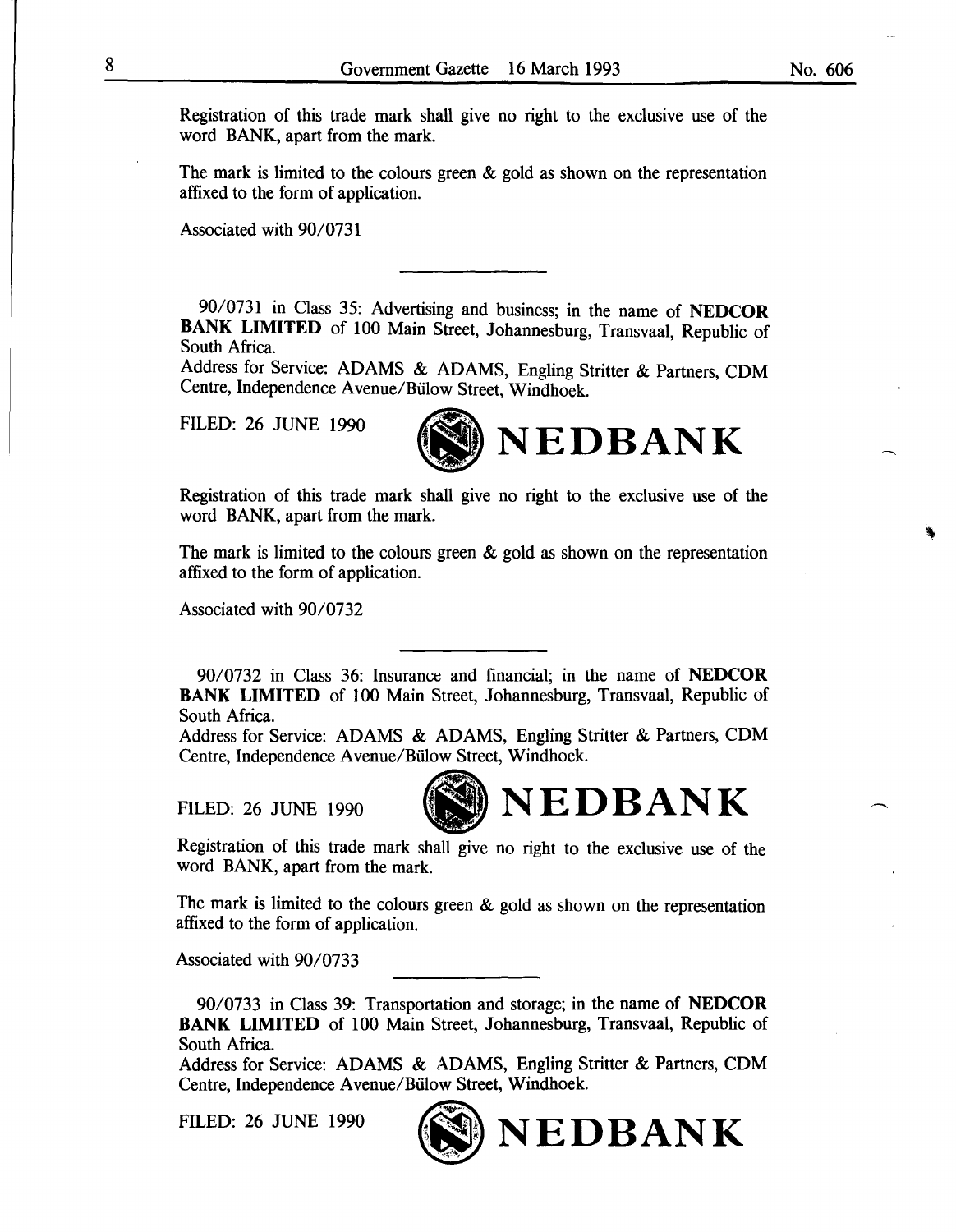Registration of this trade mark shall give no right to the exclusive use of the word BANK, apart from the mark.

The mark is limited to the colours green  $\&$  gold as shown on the representation affixed to the form of application.

Associated with 90/0734

90/0734 in Class 41: Education and entertainment; in the name of NED-COR BANK LIMITED of 100 Main Street, Johannesburg, Transvaal, Republic of South Africa.

Address for Service: ADAMS & ADAMS, Engling Stritter & Partners, CDM Centre, Independence A venue/Biilow Street, Windhoek.

FILED: 26 JUNE 1990



Registration of this trade mark shall give no right to the exclusive use of the word BANK, apart from the mark.

The mark is limited to the colours green  $\&$  gold as shown on the representation affixed to the form of application.

Associated with 90/0735

90/0735 in Class 42: All services not included in other classes in the fields of economics, business finance and banking, including economic research, planning, advisory and counselling services; hotels, hotel management; tourists' hostels, accommodation bureaux and services; tourist and travel agents, all for reserving accommodation at hotels, boarding houses and the like; and all other services included in this class concerned with or relating to travel, vacationing, the tourist industry and leisure activities; in the name of NEDCOR BANK LIMITED of 100 Main Street, Johannesburg, Transvaal, Republic of South Africa.

Address for Service: ADAMS & ADAMS, Engling Stritter & Partners, CDM Centre, Independence A venue/Biilow Street, Windhoek.



Registration of this trade mark shall give no right to the exclusive use of the word BANK, apart from the mark.

The mark is limited to the colours green & gold as shown on the representation affixed to the form of application.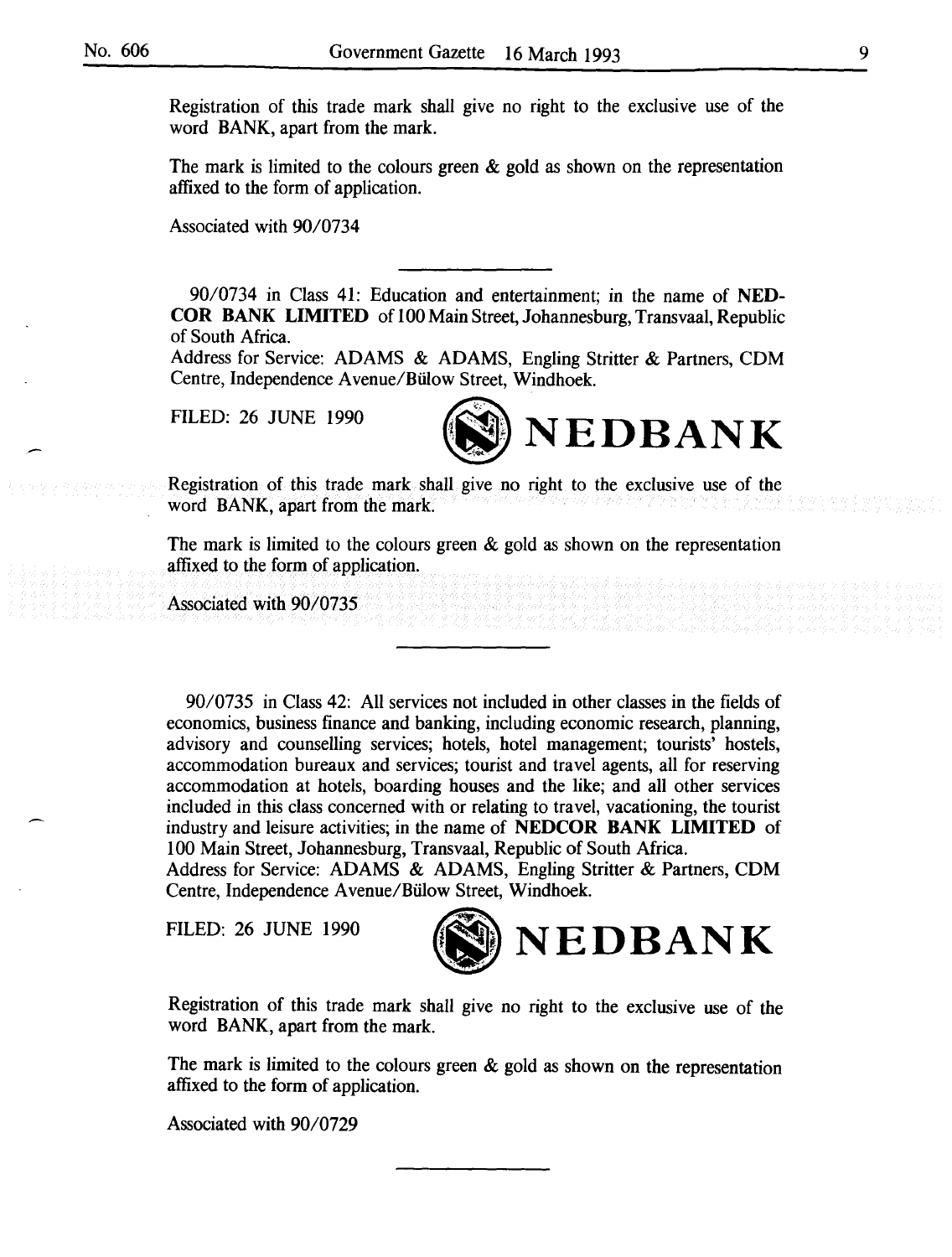90/0736 in Class 9: Scientific, nautical, surveying and electrical apparatus and instruments (including wireless), photographic, cinematographic, optical, weighing, measuring, signalling, checking (supervision) life-saving and teaching apparatus and instruments; coin or counter-freed apparatus, talking machines; cash registers; calculating machines; fire-extinguishing apparatus; in the name of **NEDCOR BANK LIMITED** of 100 Main Street, Johannesburg, Transvaal, Republic of South Africa.

Address for Service: ADAMS & ADAMS, Engling Stritter and Partners, CDM Centre, Independence Avenue/Biilow Street, Windhoek.

FILED: 26 JUNE 1990



Registration of this trade mark shall give no rights to the exclusive use of the word BANK, apart from the mark.

The mark is limited to the colours gold  $\&$  green as shown on the representation affixed to the form of application.

Associated with 90/0737 & 90/0735

90/0737 in Class 16: Paper and paper articles, cardboard and cardboard articles, printed matter, newspapers and periodicals, books; book-binding material; photographs; stationery, adhesive materials (stationery); artists' materials; paint brushes; typewriters and office requisites (other than furniture); instructional and teaching material (other than apparatus); playing cards; printers' type and cliches (stereo-type); in the name of **NEDCOR BANK LIMITED** of 100 Main Street, Johannesburg, Transvaal, Republic of South Africa.

Address for Service: ADAMS & ADAMS, Engling Stritter and Partners, CDM Centre, Independence Avenue/Biilow Street, Windhoek.



Registration of this trade mark shall give no rights to the exclusive use of the word BANK, apart from the mark.

The mark is limited to the colours gold & green as shown on the representation affixed to the form of application.

Associated with 90/0738

90/0738 in Class 35: Advertising and business; in the name of **NEDCOR BANK LIMITED** of 100 Main Street, Johannesburg, Transvaal, Republic of South Africa.

Address for Service: ADAMS & ADAMS, Engling Stritter and Partners, CDM Centre, Independence A venue/Biilow Street, Windhoek.

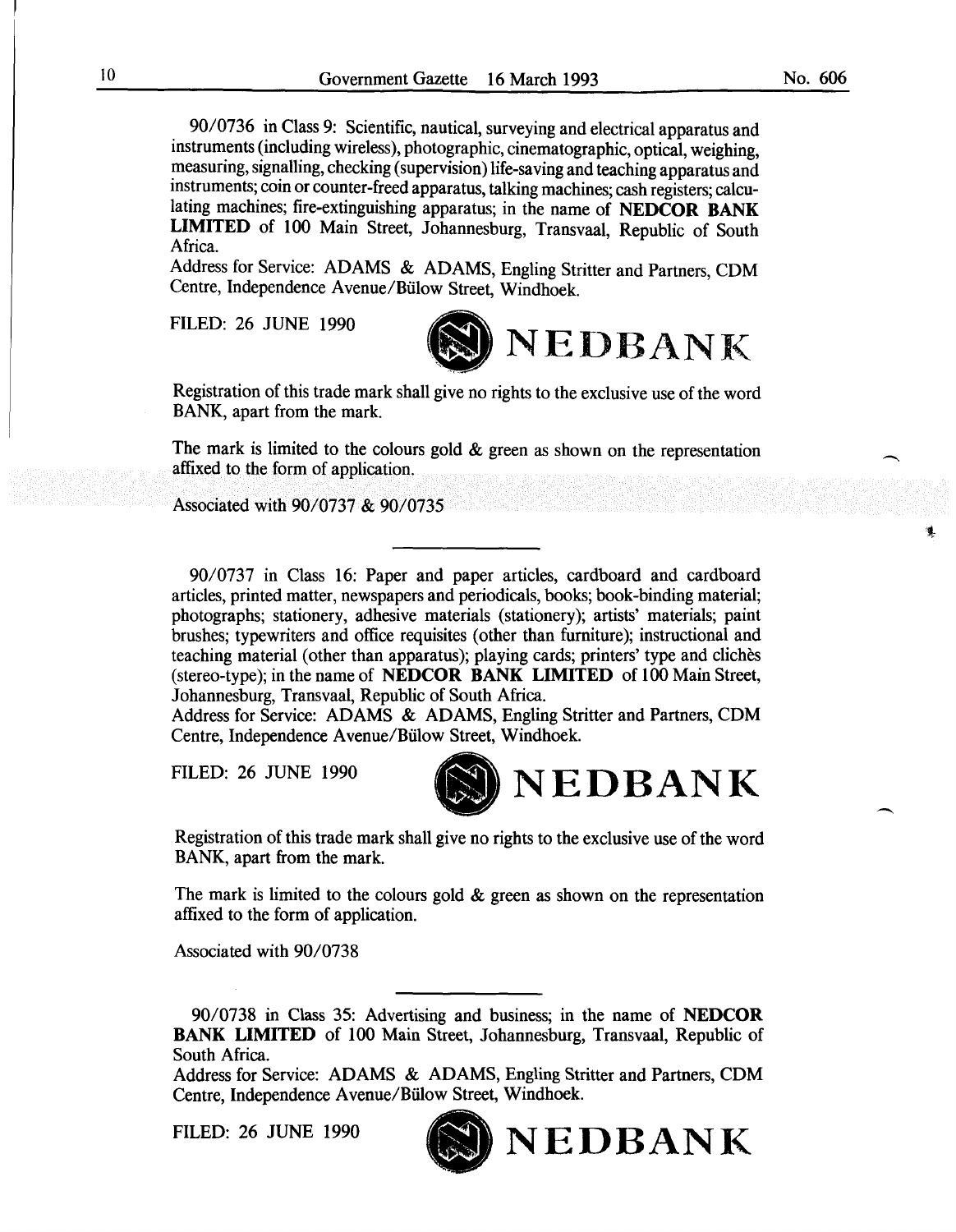Registration of this trade mark shall give no rights to the exclusive use of the word BANK, apart from the mark.

The mark is limited to the colours gold  $\&$  green as shown on the representation affixed to the form of application.

Associated with 90/0739

90/0739 in Class 36: Insurance and financial; in the name of **NEDCOR BANK LIMITED** of 100 Main Street, Johannesburg, Transvaal, Republic of South Africa.

Address for Service: ADAMS & ADAMS, Engling Stritter and Partners, CDM Centre, Independence A venue/Biilow Street, Windhoek.



Registration of this trade mark shall give no rights to the exclusive use of the word BANK, apart from the mark.

The mark is limited to the colours gold  $\&$  green as shown on the representation affixed to the form of application.

Associated with 90/0740

90/0740 in Class 39: Transportation and storage; in the name of **NEDCOR BANK LIMITED** of 100 Main Street, Johannesburg, Transvaal, Republic of South Africa.

Address for Service: ADAMS & ADAMS, Engling Stritter and Partners, CDM Centre, Independence A venue/Biilow Street, Windhoek.



Registration of this trade mark shall give no rights to the exclusive use of the word BANK, apart from the mark.

The mark is limited to the colours gold  $\&$  green as shown on the representation affixed to the form of application.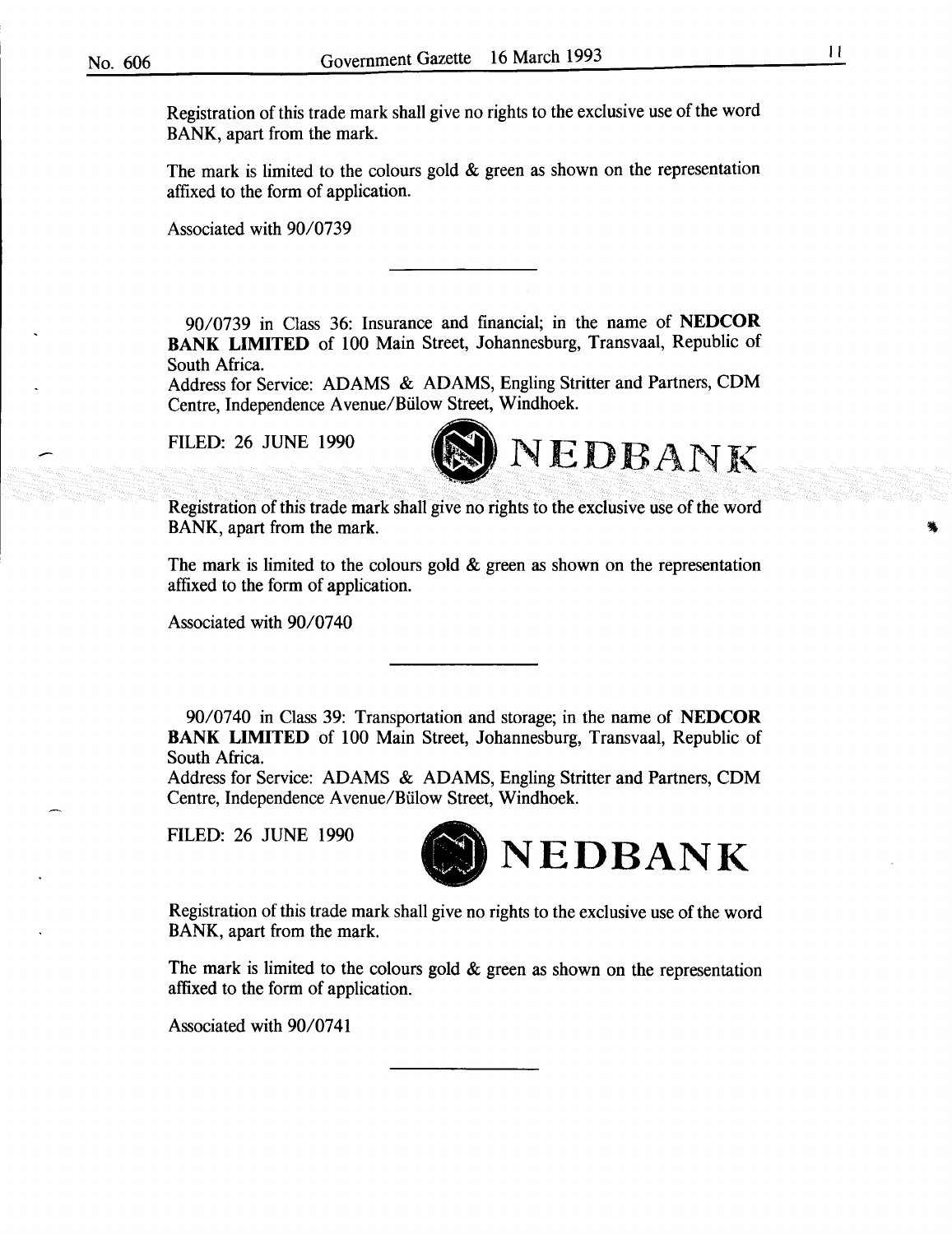No. 606

90/0741 in Class 41: Education and entertainment; in the name of NEDCOR BANK LIMITED of 100 Main Street, Johannesburg, Transvaal, Republic of South Africa.

Address for Service: ADAMS & ADAMS, Engling Stritter and Partners, CDM Centre, Independence A venue/Biilow Street, Windhoek .

FILED: 26 JUNE 1990



Registration of this trade mark shall give no rights to the exclusive use of the word BANK, apart from the mark.

The mark is limited to the colours gold & green as shown on the representation affixed to the form of application.

Associated with 90/0742

90/0742 in Class 42: All services not included in other classes in the fields of economics, business finance and banking, including economic research, advisory and counselling services; hotels, hotel management; tourists' hostels, accommodation bureaux and services; tourist and travel agents, all for reserving accommodation at hotels, boarding houses and the like; and all other services included in this class concerned with or relating to travel, vacationing, the tourist industry and leisure activities; in the name of NEDCOR BANK LIMITED of 100 Main Street, Johannesburg, Transvaal, Republic of South Africa. Address for Service: ADAMS & ADAMS, Engling Stritter and Partners, CDM

Centre, Independence A venue/Biilow Street, Windhoek.



Registration of this trade mark shall give no rights to the exclusive use of the word BANK, apart from the mark.

The mark is limited to the colours gold & green as shown on the representation affixed to the form of application.

Associated with 90/0736

90/1191 in Class 30: Coffee, tea, cocoa, sugar, rice, tapioca, sago, coffee substitutes; flour, and preparations made from cereals; bread, biscuits, cakes, pastry and confectionery, ices; honey, treacle; yeast, baking-powder; salt, mustard, pepper, vinegar, sauces, spices; ice; in the name of NAMIBIAN RICE DISTRIBU-TORS (PROPRIETARY) LIMITED a Namibian company of Bahnhofstrasse, Tsumeb, Namibia.

Address for Service: ADAMS & ADAMS, c/o Engling Stritter & Partners, CDM Centre, Independence A venue/Biilow Street, Windhoek.

FILED: 2 OCTOBER 1990

SUNSHINE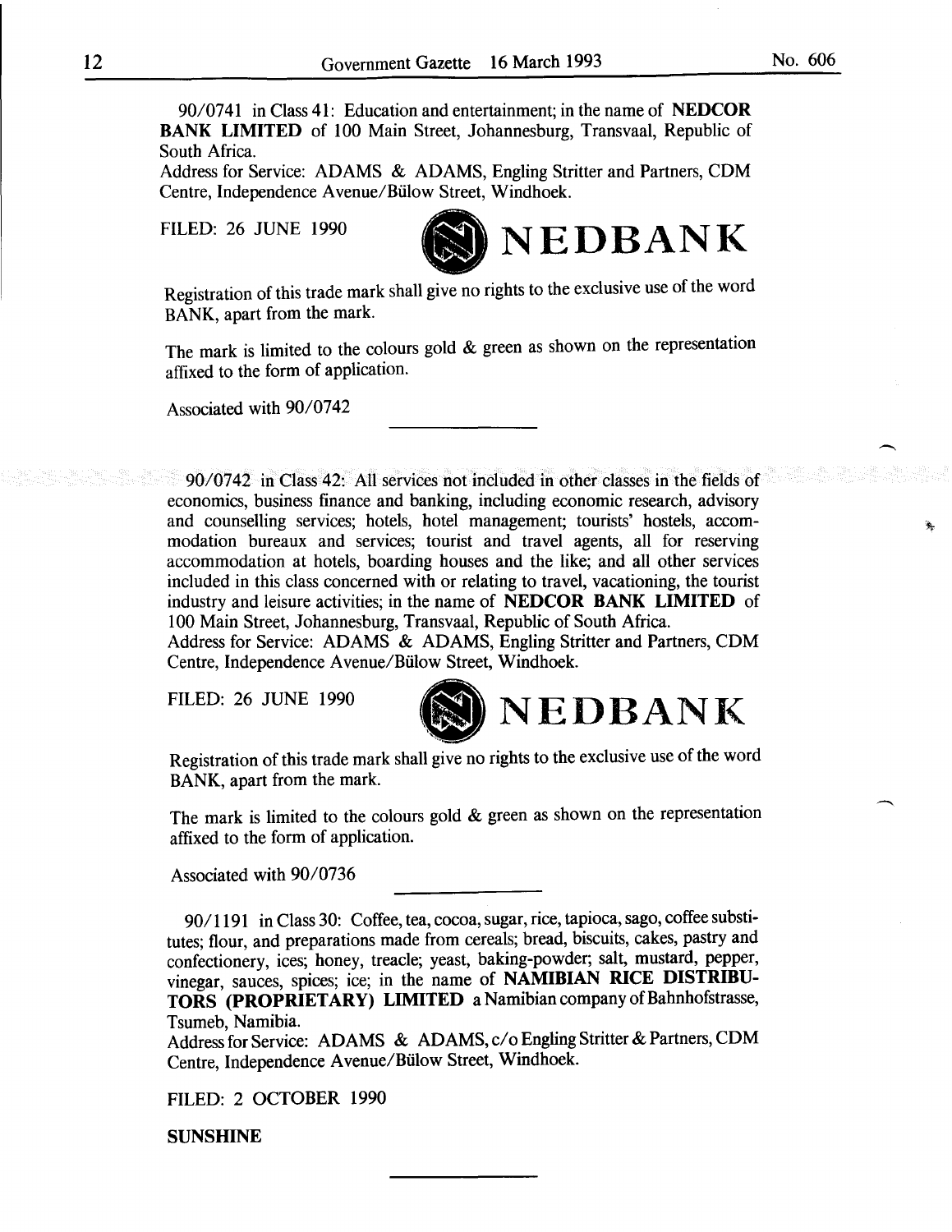B90/ 1423 in Class 29: Meat, fish, poultry and game; meat extracts; preserved, dried and cooked fruits and vegetables; jellies, jams; eggs, milk and other dairy products; edible oils and fats; preserves, pickles; in the name of **BROMOR FOODS (PROPRIETARY) LIMITED,** a South African company of **14** Spencer Road, Salt River, Cape Province, Republic of South Africa.

Address for Service: MESSRS ADAMS & ADAMS, 5th Floor, C.D.M. Centre, Independence A venue/Biilow Street, Windhoek.

FILED: 5 NOVEMBER 1990

## **HULLEY & RICE**

Associated with B90/1424

B90/1424 in Class 30: Coffee, tea, cocoa, sugar, rice, tapioca, sago, coffee substitutes; flour and preparations made from cereals; bread, biscuits, cakes, pastry and confectionery, ices; honey, treacle; yeast, baking-powder; salt, mustard, pepper, vinegar, sauces, spices; ice; in the name of **BROMOR FOODS (PRO-PRIETARY) LIMITED,** a South African company of **14** Spencer Road, Salt River, Cape Province, Republic of South Africa.

Address for Service: MESSRS ADAMS & ADAMS, 5th Floor, C.D.M. Centre, Independence A venue/Biilow Street, Windhoek.

FILED: 5 NOVEMBER 1990

**HULLEY & RICE** 

Associated with B90/ 1423

89/0966 in Class 35: Services relating to the field of management and planning, monitoring, budgeting, controlling, systemisation, rationalisation, including those pertaining to electricity usage; computer services; computerisation of data, processing of data; products research; credit card systems; in the name of **CONTROL LOGIC (PTY) LTD.,** a South African company of 270 Brickfield Road, Durban, Republic of South Africa.

Address for Service: JOHN & KERNICK, PO Box 864, Windhoek.

FILED: 20 JULY 1989

## **E-KARD**

Applicants admit that registration of this trade mark shall not debar other persons from the *bona fide* use in the ordinary course of trade of the word CARD, in its ordinary signification and apart from the mark.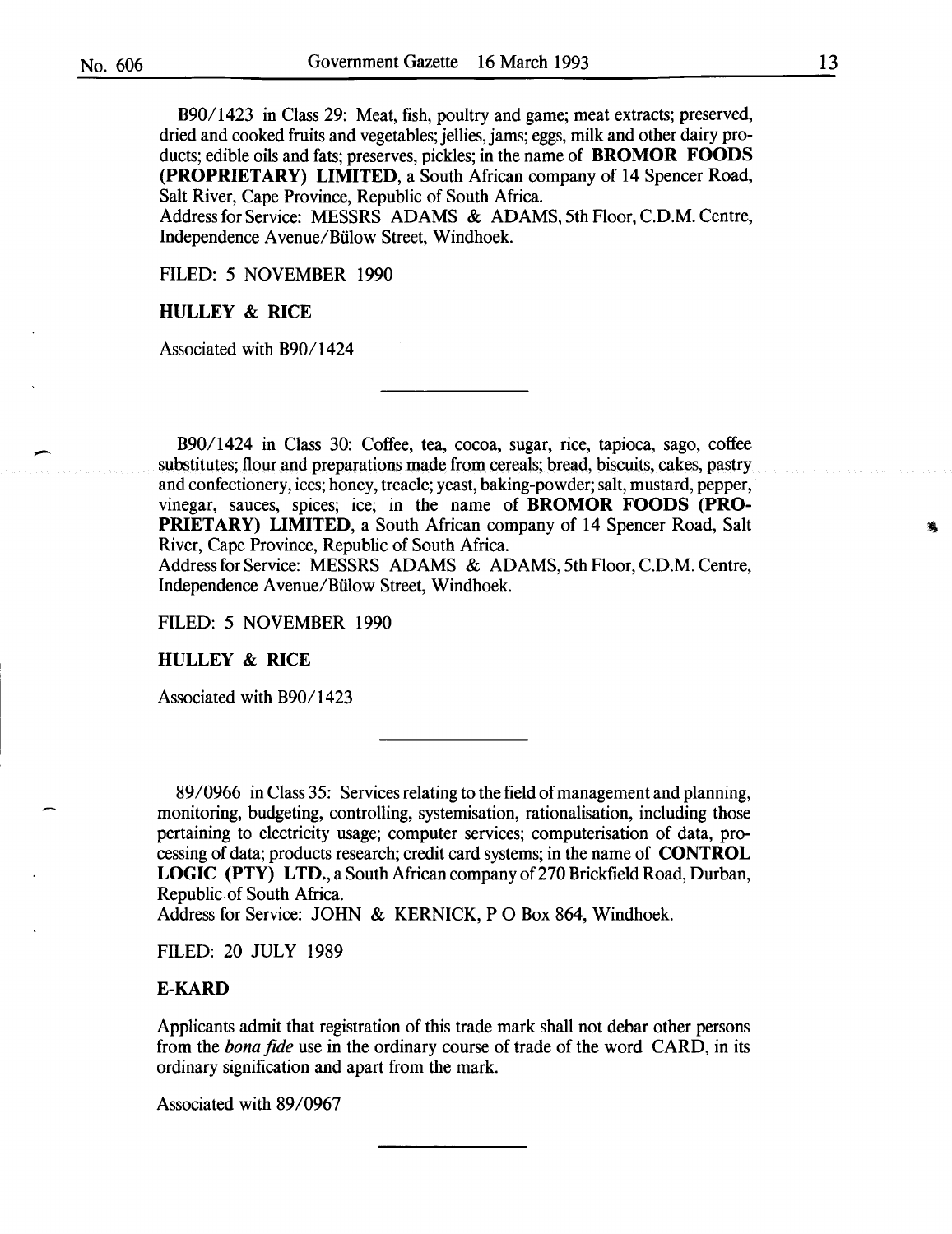89/0967 in Class 36: Banking, financial and insurance services; brokerage, financing, clearance and credit bureau services; cheque and travellers cheque services; monetary exchange services; services relating to credit cards and charge cards including services providing charge privileges and facilities for the purchase of goods and services; services in regard to financial cards in order to secure cash advances; money transfer and remittance services; utility bill services; booking; reservation and financial services including those relating to accommodation and travelling; in the name of **CONTROL LOGIC (PTY) LTD.,** a South African company of 270 Brickfield Road, Durban, Republic of South Africa. Address for Service: JOHN & KERNICK, P 0 Box 864, Windhoek.

FILED: 20 JULY 1989

## **E-KARD**

Applicants admit that registration of this trade mark shall not debar other persons from the *bona fide* use in the ordinary course of trade of the word CARD, in its ordinary signification and apart from the mark.

Associated with 89/0965

90/0311 in Class 25: Clothing including boots, shoes, slippers and sports clothing; in the name of **HI-TEC SPORTS PLC,** a British company of Aviation Way, Southend-on-Sea, Essex SS2 6GH, England. Address for Service: JOHN & KERNICK, P 0 Box 864, Windhoek.

FILED: 20 MARCH 1990

Associated with 90/0312

90/0312 in Class 28: Games and playthings; gymnastic and sporting articles (except clothing); ornaments and decorations for christmas trees; in the name of **HI-TEC SPORTS PLC,** a British company of Aviation Way, Southend-on-Sea, Essex SS2 6GH, England.

Address for Service: JOHN & KERNICK, P 0 Box 864, Windhoek.

FILED: 20 MARCH 1990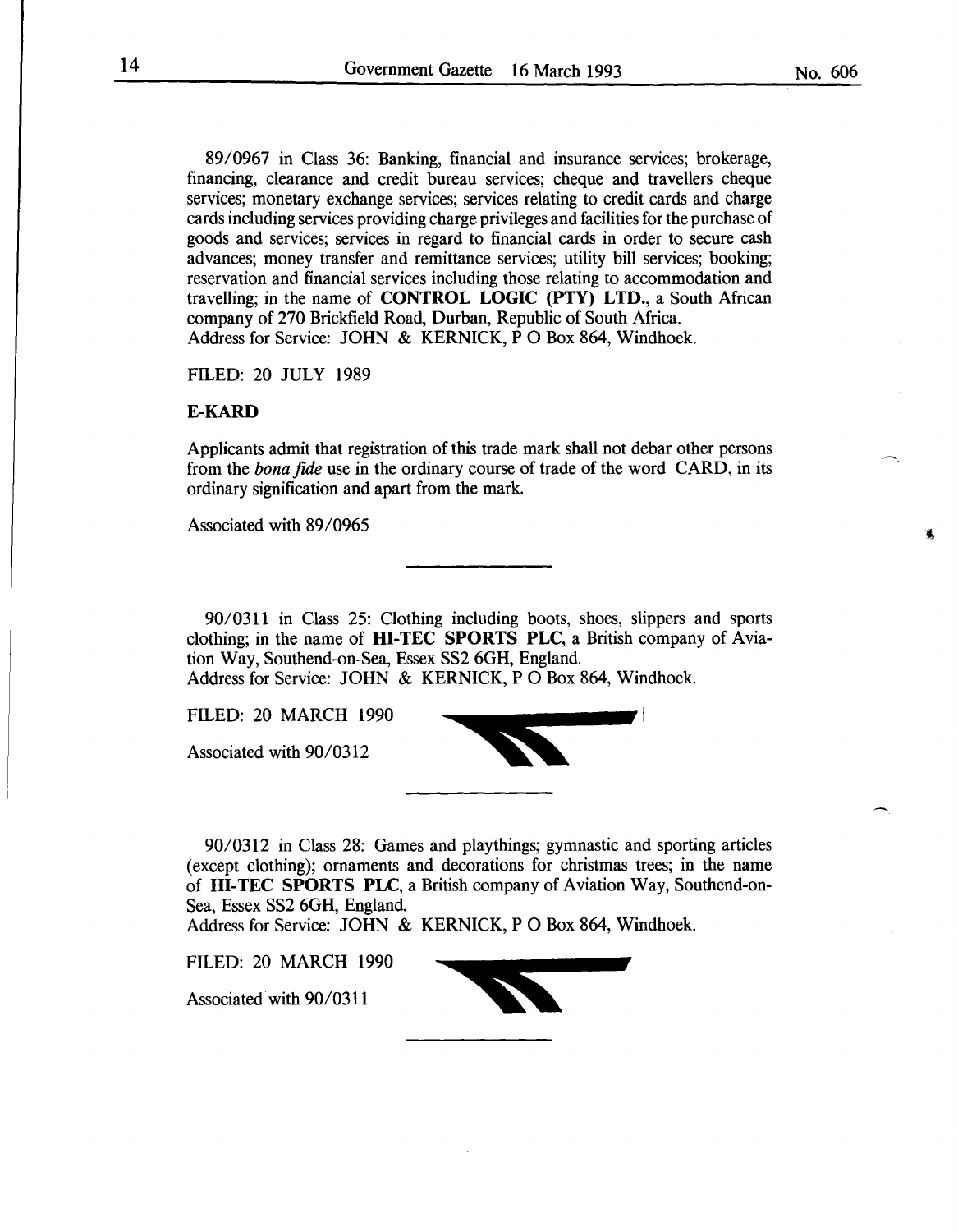89/1098 in Class 1: Chemicals, chemical products for use in industry, including the food and beverage industries, science, agriculture and horticulture; beer finings; phosphates; lime; fertilisers; manure (natural and artificial); acids; sulphuric acid; alkali; water softening preparations; cement; pulp; starch; chemicals for use in waste and water treatment including purification, clarification and filtration of water, preparations for the purification of gas; degreasing agents; incrustation dissolving products; hardening or tempering agents; fixing agents; Fuller's Earth; chemical preparations for soldering; adhesives for use in industry; fire extinguishing compositions; tanning substances; industrial detergents; in the name of BATEMAN PROJECT HOLDINGS LIMITED, a South African company of Bartlett Road, Boksburg, Republic of South Africa.

Address for Service: JOHN & KERNICK, P 0 Box 864, Windhoek.

FILED: 17 AUGUST 1989

#### BATEPRO

Associated with 89/1099

89/1099 in Class 4: Industrial oils and greases (other than edible oils and fats and essential oils); lubricants; dust laying and absorbing compositions; fuels (including motor spirit) and illuminants; candles, tapers, nightlight and wicks; in the name of BATEMAN PROJECT HOLDINGS LIMITED, a South African company of Bartlett Road, Boksburg, Republic of South Africa. Address for Service: JOHN & KERNICK, PO Box 864, Windhoek.

FILED: 17 AUGUST 1989

#### BATEPRO

-

Associated with 89/1100

89/1100 in Class 6: Unwrought and partly wrought common metals and their alloys; building materials; rolled and cast materials for use in the building and mining industries; chains; cables; wires; metallic pipes and tubes; nails; nuts; bolts; washers; screws; valves; tanks; containers; cylinders; aluminium; ores; bindings, jointings, fasteners; castings; metal compositions and compounds; fashioned, forged, drilled, milled, shaped and stamped metals; in the name of BATEMAN PROJECT HOLDINGS LIMITED, a South African company of Bartlett Road, Boksburg, Republic of South Africa.

Address for Service: JOHN & KERNICK, P 0 Box 864, Windhoek.

FILED: 17 AUGUST 1989

#### BATEPRO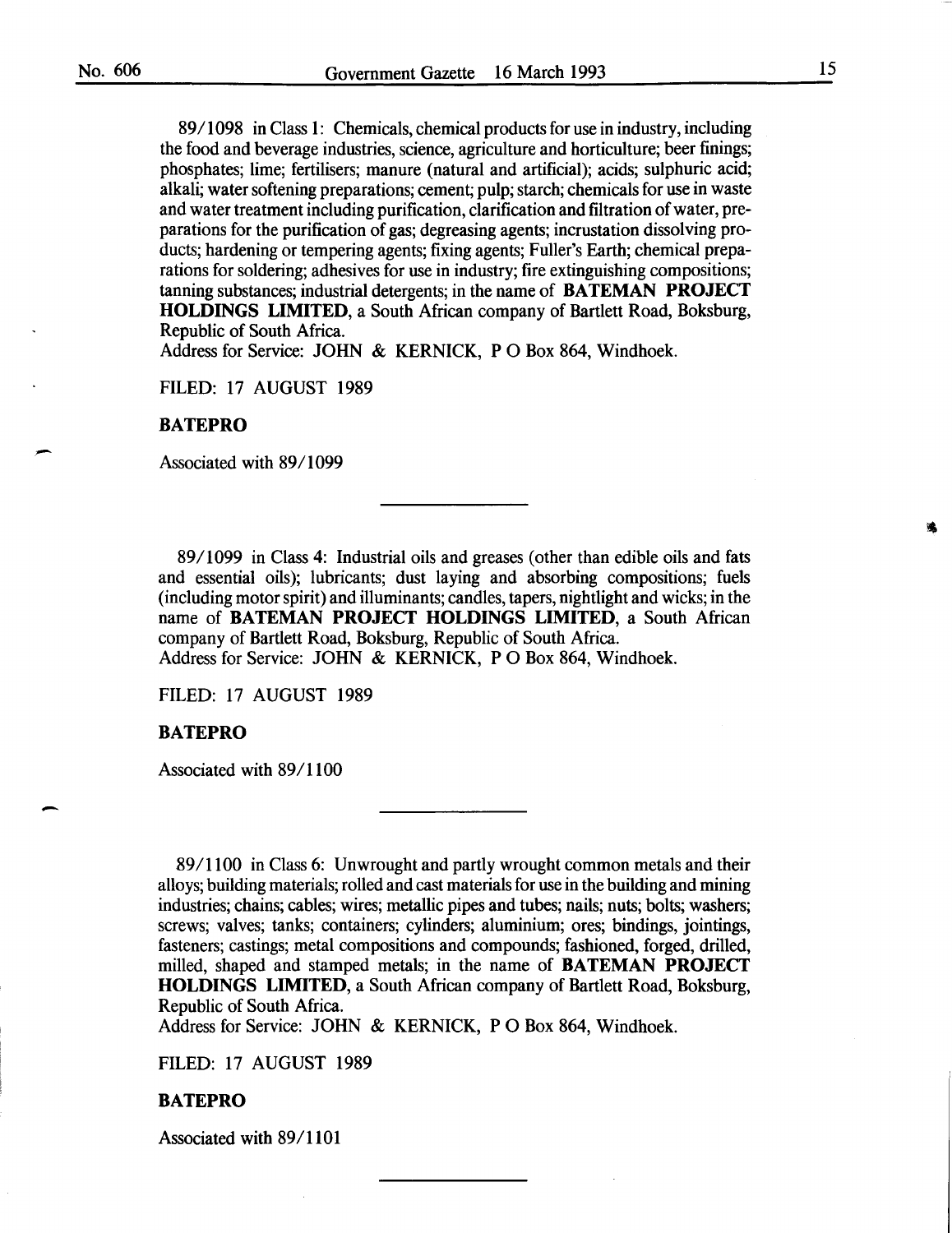89/1101 in Class 7: Machines and machine tools; motors; engines; electric motors and engines; diesel motors and engines; machine couplings and belting; large size agriculture implements; plants; coal plants; uranium plants; precious and base mineral plants; sugar processing plants; chemical plants; crushing, screening and grinding plants; material handling equipment; conveyor plants; power supply plants and systems; alternators; diesel alternators; generators; transformers; dynamos; machinery for use in the brewing of beer; domestic and industrial effluent plants; water treatment and purification plants and systems; filters; filtration plants and systems; sewage treatment plants; industrial ion exchange plants; water softeners; chemical handling, pumping, feeding and metering equipment; mining machinery and accessories; crushers; mills; grinding mills; dirers; scrubbers; wet gas scrubbers; gas cleaning systems; concentrating tables; ore concentrating tables; coal washing tables; systems for treating organic effluents; activated sludge systems; pollution control equipment; electrical precipitators; bag filter systems; cyclonic dust collectors; loading systems; compressors; condensers; boilers; centrifugal machines; elevating apparatus and equipment; jacks; lifts; hydraulic engines; presses; pumps; separators; valves; water softeners; parts and accessories for all the aforegoing; in the name of **BATEMAN PROJECT HOLDINGS LIMITED,** a South African company of Bartlett Road, Boksburg, Republic of South Africa. Address for Service: JOHN & KERNICK, PO Box 864, Windhoek.

FILED: 17 AUGUST 1989

#### **BATEPRO**

Associated with 89/1102

89/1102 in Class 9: Scientific, surveying and electrical apparatus and instruments; weighing, measuring, signalling, control and checking apparatus and instruments; calculators, computers; accumulators; automatic distribution machines; chemical apparatus; condensors; conductors; convertors; current limiters, rectifiers and transformers; dust blowers and extractors; electro-technical apparatus and instruments; gauges; meters; indicators; regulators; transformers; alternators; parts and accessories for all the aforegoing; in the name of **BATEMAN PROJECT HOLDINGS LIMITED,** a South African company of Bartlett Road, Boksburg, Republic of South Africa.

Address for Service: JOHN & KERNICK, P 0 Box 864, Windhoek.

FILED: 17 AUGUST 1989

**BATEPRO** 

Associated with 89/1098

89/0226 in Class 32: Mineral and aerated waters and other non-alcoholic drinks, including non-alcoholic soft drink beverages; syrups, extracts, concentrates and other preparations for the making of such beverages; in the name of **THE CONCENTRATE MANUFACTURING COMPANY OF IRELAND,** an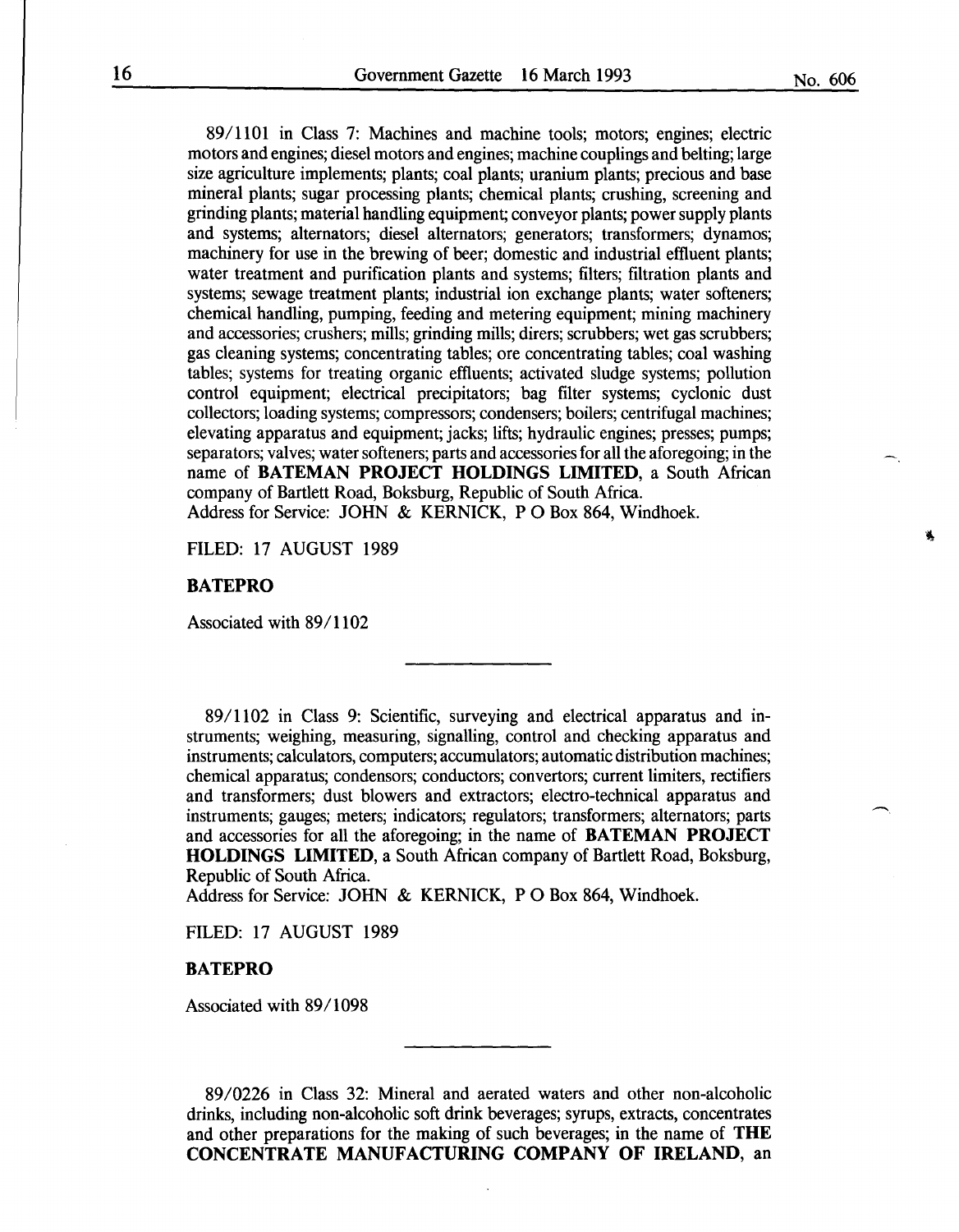Irish Corporation, also t/a SEVEN-UP INTERNATIONAL of 20 Reid Street, Williams House, Hamilton, 5-23, Bermuda. Address for Service: JOHN & KERNICK, P O Box 864, Windhoek.

FILED: 20 FEBRUARY 1989

#### SEVEN-UP

Associated with 89/0227, 67/028 and 56/3816

89/0227 in Class 32: Mineral and aerated waters and other non-alcoholic drinks, including non-alcoholic soft drink beverages; syrups, extracts, concentrates and other preparations for the making of such beverages; in the name of THE CONCENTRATE MANUFACTURING COMPANY OF IRELAND, an Irish Corporation, also t/a SEVEN-UP INTERNATIONAL of 20 Reid Street, Williams House, Hamilton, 5-23, Bermuda.

Address for Service: JOHN & KERNICK, PO Box 864, Windhoek.

FILED: 20 FEBRUARY 1989

7UP

Associated with 89/0226

89/0070 in Class 12: Automotive parts, components and accessories; vehicle glass; automotive glass; perspex and plastics; windscreens; windows, side and rear windows for vehicles and other apparatus for locomotion by land, air or water; safety glass; laminated glass; insulating glass; security glass; tinted glass; goods included in this class consisting of or including glass, fibreglass, plastics and like products; sealing strips for windscreens, windows, doors and the like included in the class; sunshades; sunfilters and blinds; vehicle mirrors, head and tail lights; parts, accessories, fittings and components for all the aforegoing; in the name of INTER-NATIONAL GLASS HOLDINGS LIMITED, a South African company of 142- 146 Sivewright Avenue, Doornfontein, 2094, Republic of South Africa. Address for Service: JOHN & KERNICK, P 0 Box 864, Windhoek.

FILED: 26 JANUARY 1989

#### SPACEMAKER

The applicant admits that registration of this trade mark shall not debar other persons from the *bona fide* use in the ordinary course of trade of the word SPACE, in its ordinary signification and apart from the mark.

Associated with 89/0071

Section  $24(1)(b)$  Application